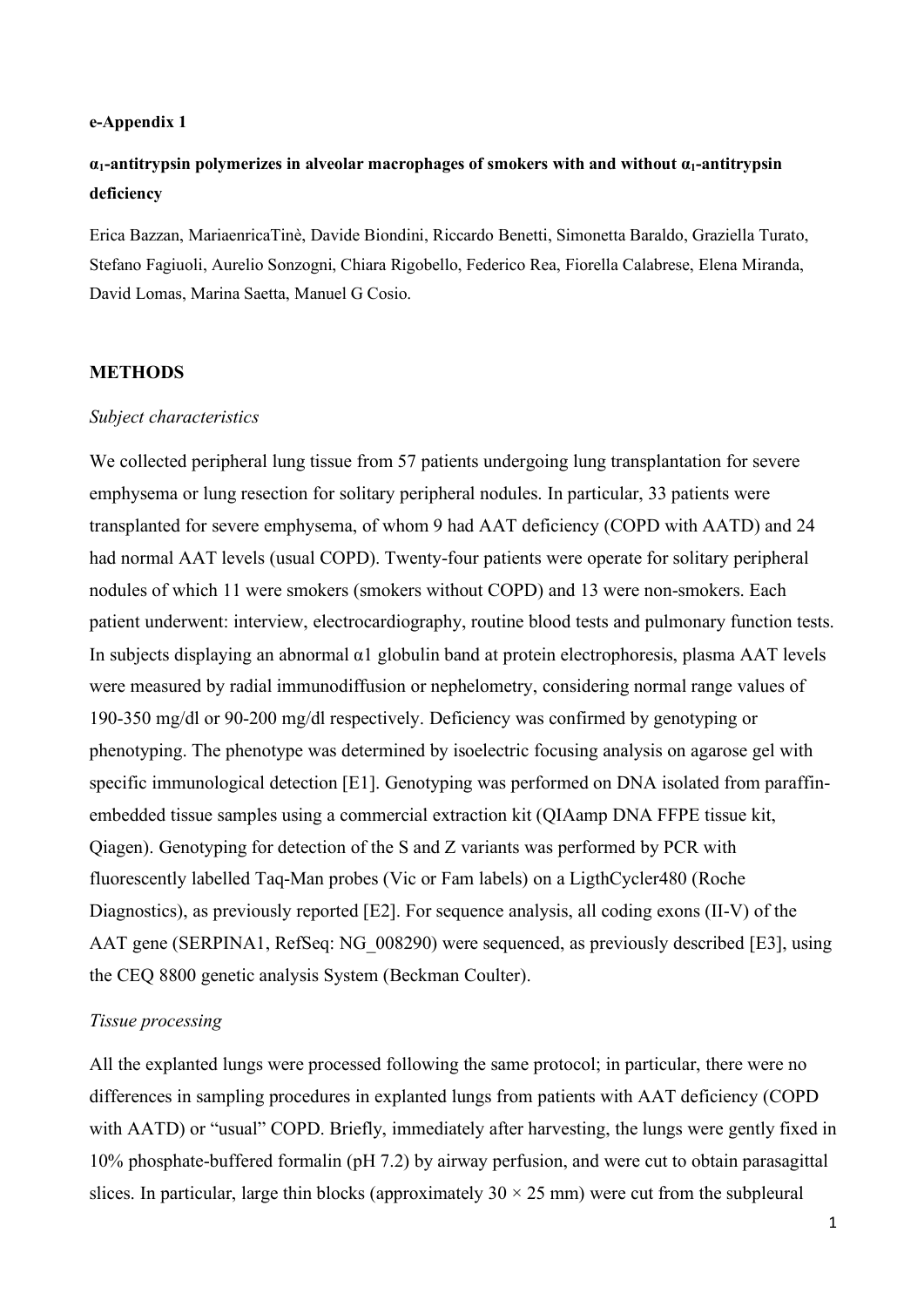areas. In patients who underwent lung resection for nodules, three to six randomly selected tissue blocks were taken from the subpleural parenchyma avoiding areas affected by tumor.

After dehydration all tissue samples were processed for sectioning and embedded in paraffin wax.

#### *Histochemistry*

Briefly, after dewaxing and hydration, sections were treated with specific Periodic Acid-Schiff protocol to identified PAS + inclusions representing protein polymers. (E4)

# *Immunohistochemistry*

Immunohistochemistry was carried out by using the following antibody panel: IR505 (recognizing both native and polymerized AAT; 1:100), CD20 (1:100), CD4 (1:20), CD8 (1:50), and neutrophil elastase (1:150) (all antibodies provided by Dako, Santa Barbara, CA, U.S.A.). Intracellular AAT polymers were recognized with the specific monoclonal antibody 2C1 provided by prof. D. Lomas (E5). For all immunohistochemical experiments, negative controls were obtained by incubation of the sections with the omission of primary antibody and using the antibody diluents alone or the appropriate non-immune IgG in each case. Briefly, after dewaxing and hydration, sections were incubated in citrate buffer 5 mM at pH 6.0 in a microwave oven for 30 minutes, for antigen retrieval. Afterwards, sections were treated with rabbit serum (X0901, Dako, Glostrup, Denmark) and incubated for 60 min with the primary monoclonal antibodies. Sections were subsequently incubated with streptavidin-biotin complex conjugated to alkaline phosphatase (Strept AB complex/AP, K0391; Dako, Glostrup, Denmark) for 30 min. Immunoreactivity was visualized with diamino benzidyne (DAB, Dako, Glostrup, Denmark). Finally, the sections were counterstained with Mayer's haematoxylin.

To quantify PAS positive alveolar macrophages, AAT positive alveolar macrophages and AAT polymerized positive alveolar macrophages, at least 20 to 40 non consecutive high-power fields (HPF) and at least 100 macrophages inside the alveolar spaces were evaluated for each patient; results were expressed as percentage of PAS, AAT and AAT polymerized positive macrophages over the total number of macrophages examined (E6). Alveolar macrophages were defined as mononuclear cells with a well-represented cytoplasm, present in the alveolar spaces.

Inflammatory cells (CD20, CD4, CD8, and neutrophil elastase) were evaluates in the alveolar walls. Briefly, 10 to 15 fields, distributed randomly across the slide, were evaluated for each subject and the result was expressed as the number of positive cells·mm−1 of alveolar wall as previously described (E7).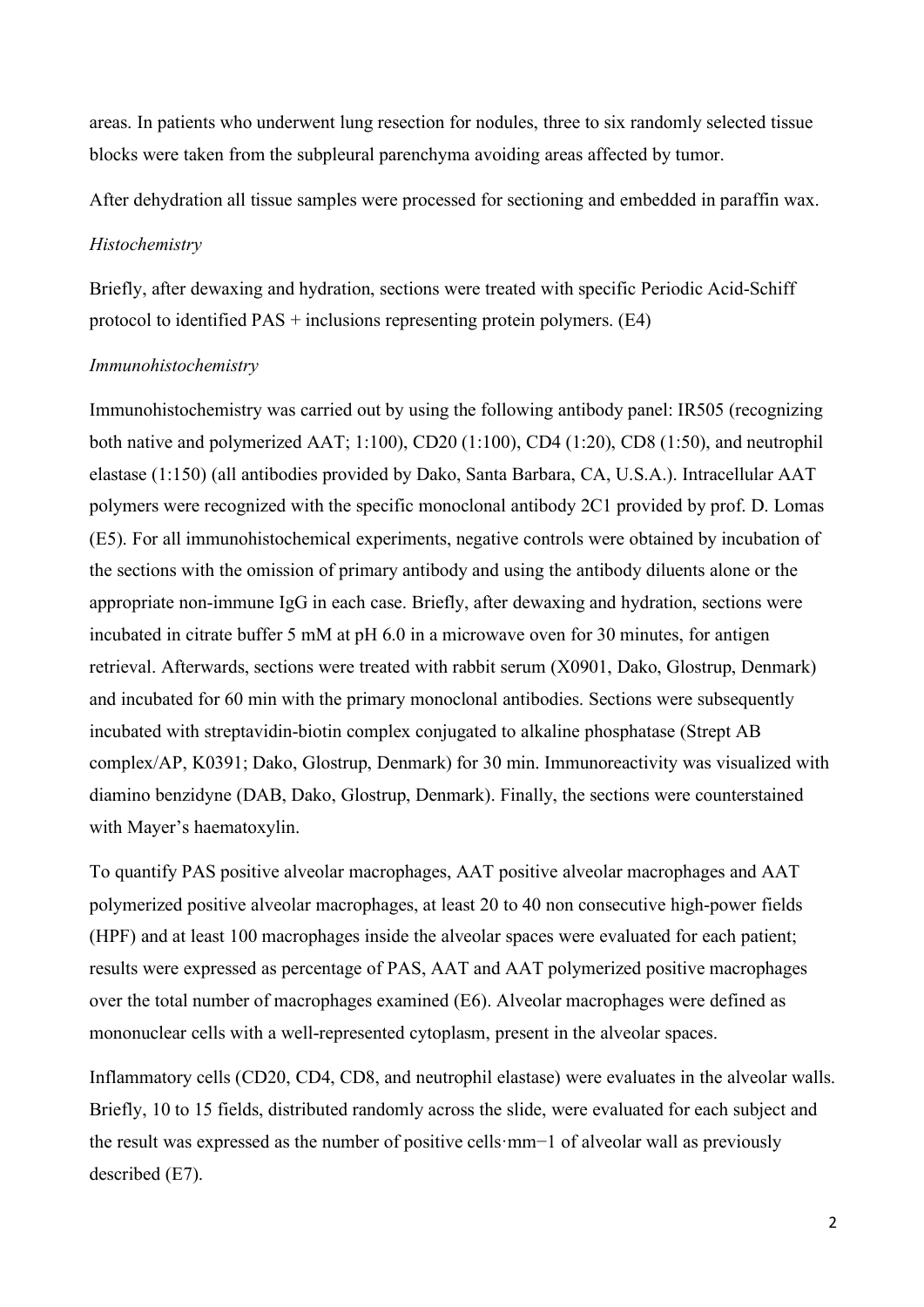# *Statistical analysis*

All cases were coded and the measurements were made without knowledge of clinical data to avoid observer bias. Differences between groups were evaluated with either ANOVA (for the clinical data) or the Kruskal-Wallis test (for the morphological data). When significant differences among groups were observed comparison between two groups was performed using Student t tests (for the clinical data) or Mann-Whitney U tests (for the morphological data). Correlation coefficients were calculated using the nonparametric Spearman rank method. P values of 0.05 or less were considered to indicate statistical significance. In a subgroup of patients, the same measurements were performed again by the same observer to assess the intraobserver reproducibility, and by a second observer to assess the interobserver reproducibility. The intraobserver correlation coefficiecient for AAT, PAS, and AAT polymerized ranged from 0.90 to 0.94, while the interobserver correlation coefficient ranged from 0.88 to 0.90.

# **RESULTS**

## *Correlation*

The cumulative exposure to cigarette smoke was positively correlated to the percentage of macrophages showing PAS+ inclusions  $(r=0.41; p=0.003)$  and those positive for AAT polymers  $(r=0.53; p=0.0001; e\text{-Fig 1})$ . When we examined the relationship between the presence of polymerized AAT in alveolar macrophages and the lung pathology we found that the percentage of polymerized alveolar macrophages correlated significantly with the emphysema score  $(r=0.55;p=0.002)$ , the small airway disease score  $(r=0.44;p=0.004;e\text{-Fig 2})$ , and the numbers of neutrophils ( $r=0.31$ ; $p=0.05$ ) and also with the number of CD8+T lymphocytes ( $r=0.51$ ; $p=0.002$ ;e-Fig 3). Furthermore, the percent of polymerized AM was inversely correlated with pulmonary function parameters (FEV1:  $r=-0.44$ ;  $p=0.002$  and FEV1/FVC:  $r=-0.41$ ;  $p=0.005$ ).

When these analyses was limited to smokers with and without COPD, no correlations remain significant.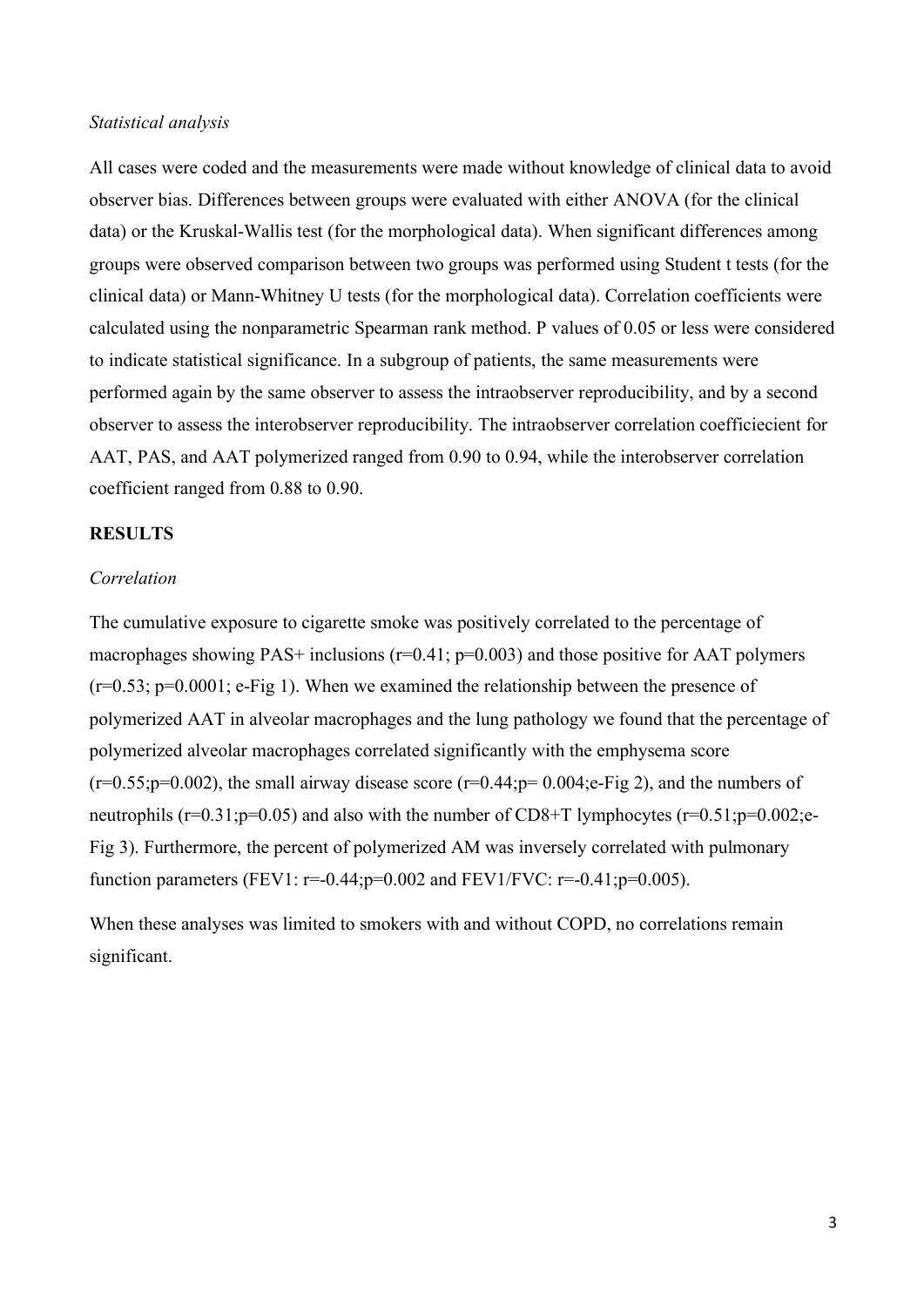# **REFERENCES**

E1. Massi G, Marano G, Patalano P, Aucom A. Silver-stained phenotyping of a1-antitrypin in dried blood and serum specimens. Clin Chem, 1984; 30:1674-6.

E2. Ferrarotti I, Thun GA, Zorzetto M, Ottaviani S, Imboden M, Schindler C, von Eckardstein A, Rohrer L, Rochat T, Russi EW, Probst-Hensch NM, Luisetti M. Serum levels and genotype distribution of α1-antitrypsin in the general population. Thorax. 2012 67:669-674.

E3. Ferrarotti I, Scabini R, Campo I, Ottaviani S, Zorzetto M, Gorrini M, Luisetti M. Laboratory diagnosis of alpha1-antitrypsin deficiency. Transl Res 2007;150:267-74.

E4. Fu DA, Campbell-Thompson M. Periodic Acid-Schiff Staining with Diastase. Methods Mol Biol. 2017;1639:145-149.

E5. Miranda E, Pérez J, Ekeowa UI, Hadzic N, Kalsheker N, Gooptu B, Portmann B, Belorgey D, Hill M, Chambers S, Teckman J, Alexander GJ, Marciniak SJ, Lomas DA. A novel monoclonal antibody to characterize pathogenic polymers in liver disease associated with alpha1-antitrypsin deficiency. Hepatology. 2010;52:1078-88.

E6. Bazzan E, Saetta M, Turato G, Borroni EM, Cancellieri C, Baraldo S, Savino B, Calabrese F, Ballarin A, Balestro E, Mantovani A, Cosio MG, Bonecchi R, Locati M. Expression of the atypical chemokine receptor D6 in human alveolar macrophages in COPD. Chest. 2013;143:98-106.

E7. Saetta M, Baraldo S, Corbino L, et al. CD8+ve cells in the lungs of smokers with chronic obstructive pulmonary disease. Am J Respir Crit Care Med 1999;160:711–717.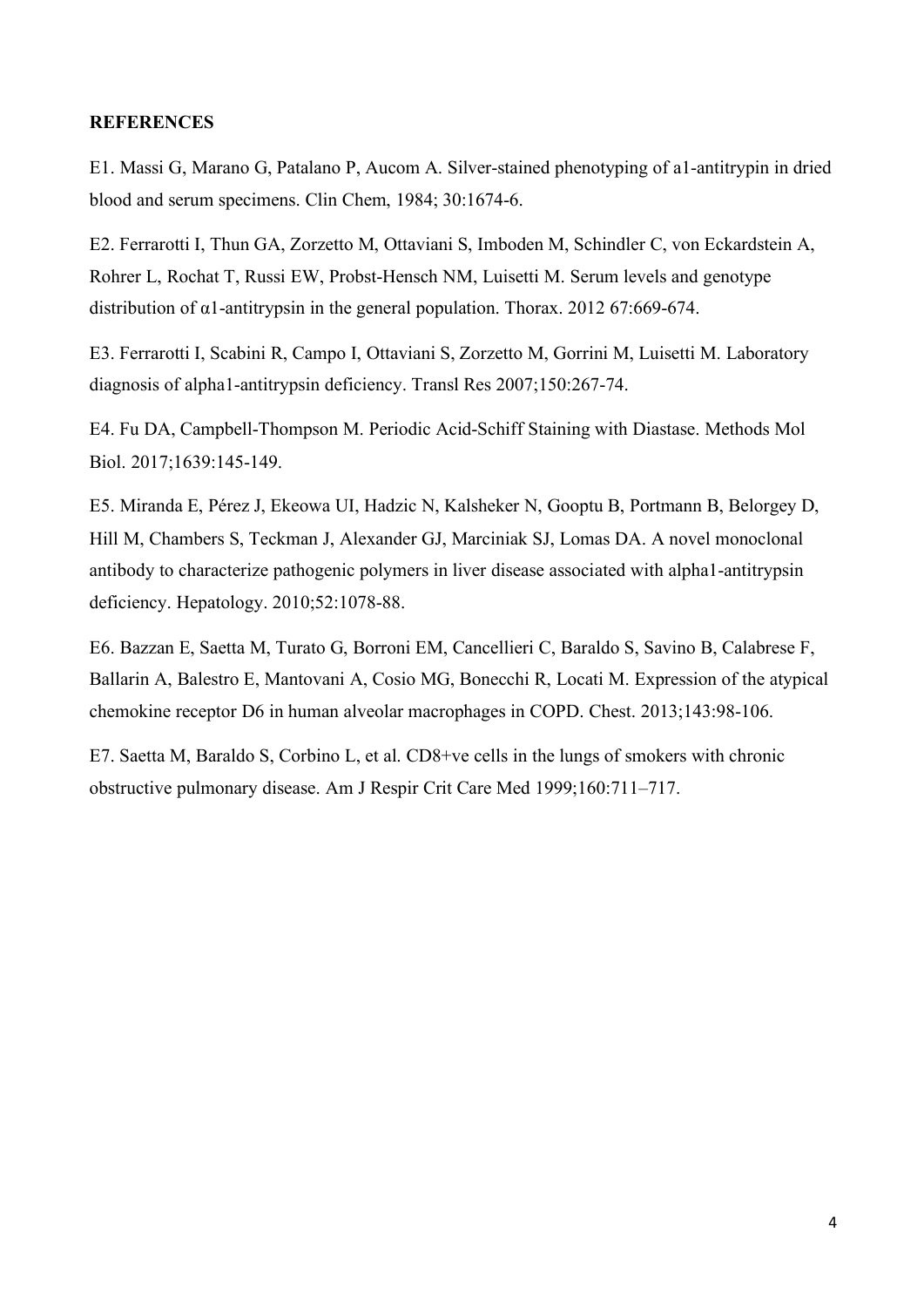# **e-Figure 1**



**e-Figure 1**: Correlation between smoking history (pack-years) and percentage of alveolar macrophages positive for AAT polymerized The cumulative exposure to cigarette smoke was positively correlated to the percentage of alveolar macrophages positive for AAT polymerized in the study cohort. Red dots represent COPD patients with AATD patients; blue dots represent patients with usual COPD, yellow dots represent smokers without COPD and green dots represent non-smokers. Spearman's rank correlations: r=0.53, p=0.0001.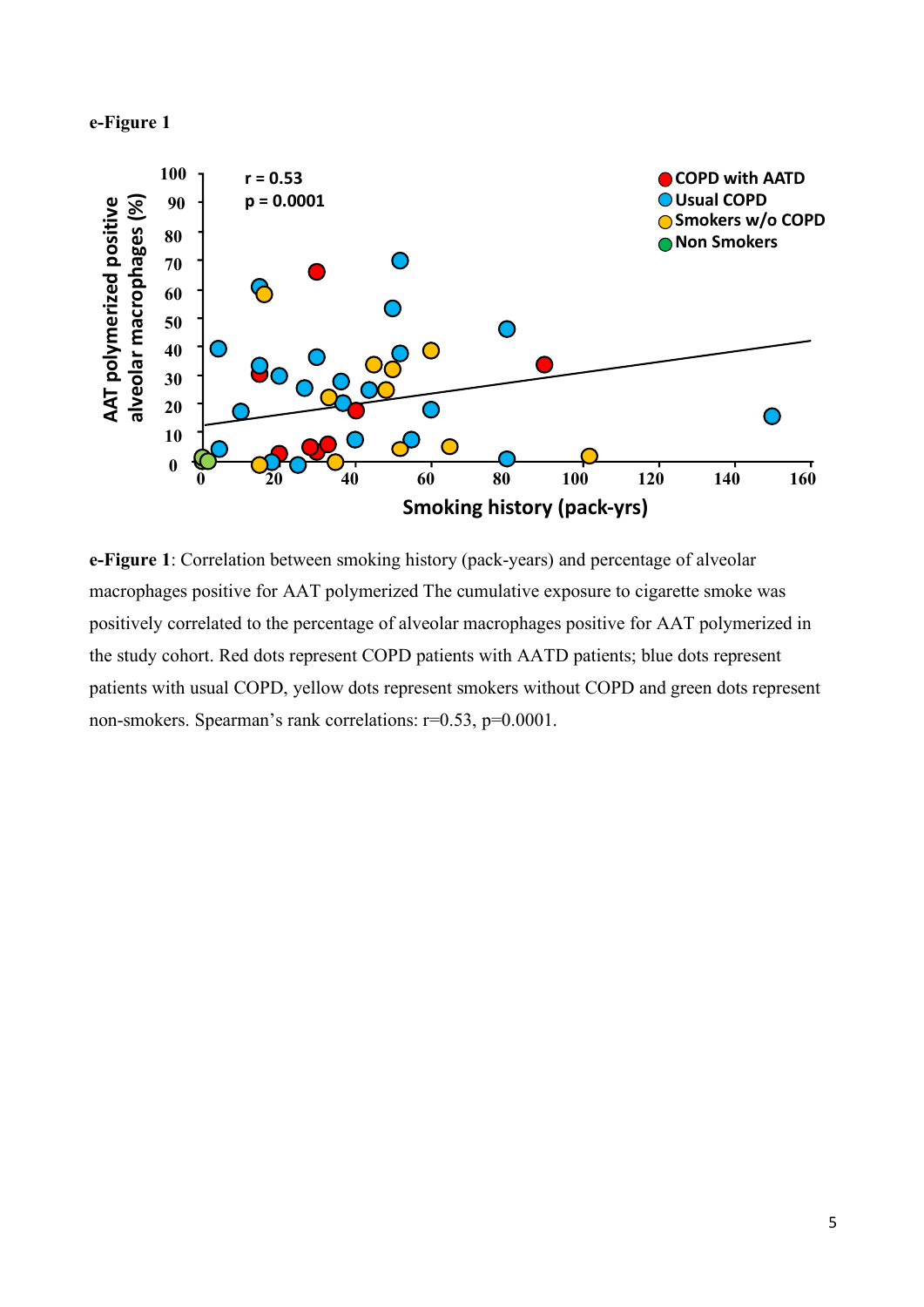



**e-Figure 2:** Correlation between score of small airways disease (%) and percentage of alveolar macrophages positive for AAT polymerized. The score of small airways disease was positively correlated to the percentage of alveolar macrophages positive for AAT polymerized in the study cohort. Red dots represent COPD patients with AATD patients; blue dots represent patients with usual COPD, yellow dots represent smokers without COPD and green dots represent non-smokers. Spearman's rank correlations: r=0.43, p=0.004.